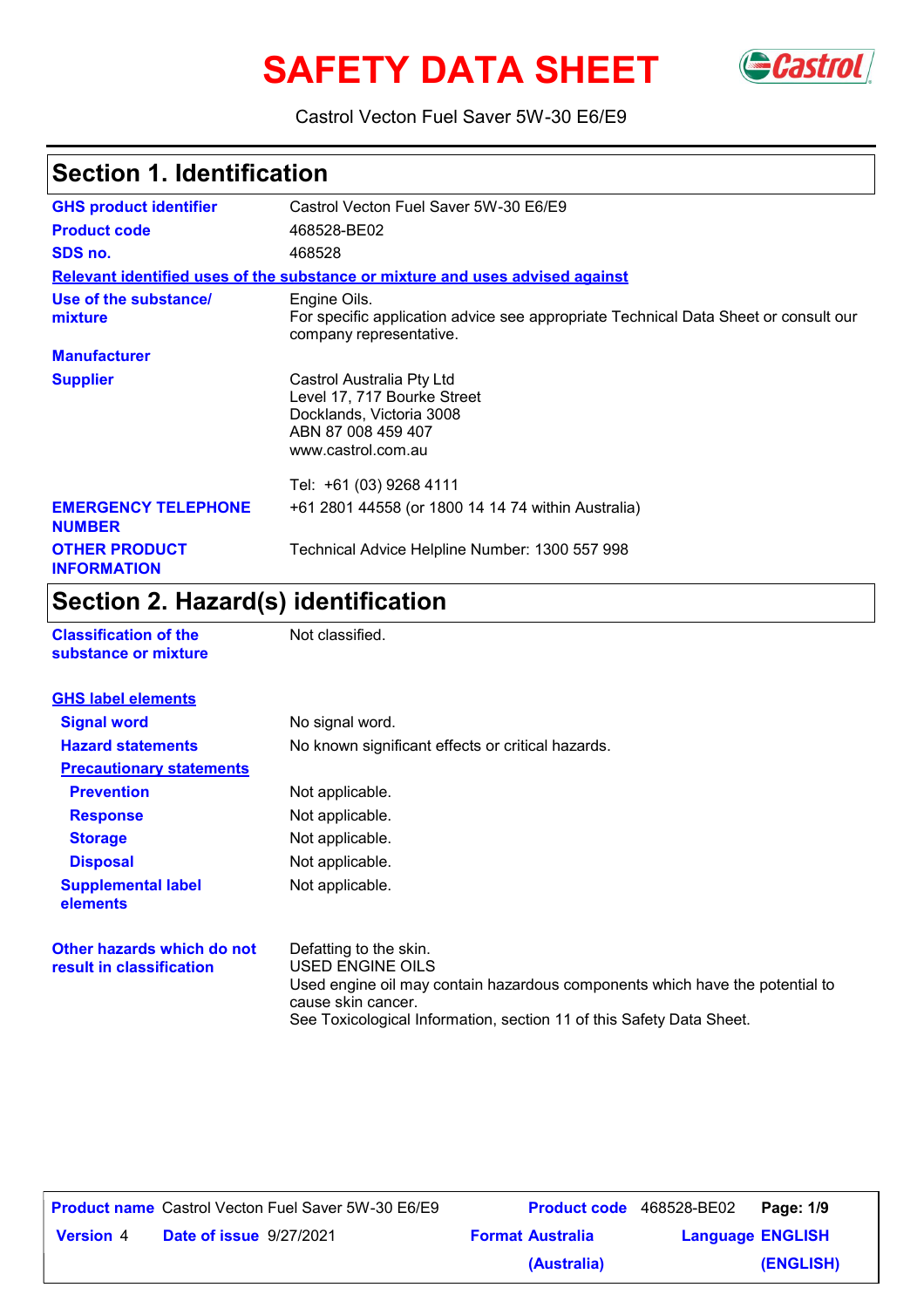### **Section 3. Composition and ingredient information**

#### **Substance/mixture**

Mixture

Highly refined base oil (IP 346 DMSO extract < 3%). Synthetic base stock. Proprietary performance additives.

| <b>Ingredient name</b>                                    | $%$ (w/w)   | <b>CAS number</b> |
|-----------------------------------------------------------|-------------|-------------------|
| Distillates (petroleum), hydrotreated heavy paraffinic    | $≥30 - ≤60$ | 64742-54-7        |
| Distillates (petroleum), hydrotreated heavy paraffinic    | ≤10         | 64742-54-7        |
| Distillates (petroleum), solvent-dewaxed heavy paraffinic | ≤3          | 64742-65-0        |
| Distillates (petroleum), hydrotreated light paraffinic    | ≤3          | 64742-55-8        |
| Distillates (petroleum), solvent-dewaxed light paraffinic | ≤3          | 64742-56-9        |

**There are no additional ingredients present which, within the current knowledge of the supplier and in the concentrations applicable, are classified as hazardous to health or the environment and hence require reporting in this section.**

**Occupational exposure limits, if available, are listed in Section 8.**

### **Section 4. First aid measures**

#### **Description of necessary first aid measures**

| <b>Eye contact</b>  | In case of contact, immediately flush eyes with plenty of water for at least 15<br>minutes. Eyelids should be held away from the eyeball to ensure thorough rinsing.<br>Check for and remove any contact lenses. Get medical attention. |
|---------------------|-----------------------------------------------------------------------------------------------------------------------------------------------------------------------------------------------------------------------------------------|
| <b>Inhalation</b>   | If inhaled, remove to fresh air. Get medical attention if symptoms occur.                                                                                                                                                               |
| <b>Skin contact</b> | Wash skin thoroughly with soap and water or use recognised skin cleanser.<br>Remove contaminated clothing and shoes. Wash clothing before reuse. Clean<br>shoes thoroughly before reuse. Get medical attention if symptoms occur.       |
| <b>Ingestion</b>    | Do not induce vomiting unless directed to do so by medical personnel. Get medical<br>attention if symptoms occur.                                                                                                                       |

#### **Most important symptoms/effects, acute and delayed**

See Section 11 for more detailed information on health effects and symptoms.

**Indication of immediate medical attention and special treatment needed, if necessary**

| <b>Notes to physician</b>         | Treatment should in general be symptomatic and directed to relieving any effects.  |
|-----------------------------------|------------------------------------------------------------------------------------|
| <b>Specific treatments</b>        | No specific treatment.                                                             |
| <b>Protection of first-aiders</b> | No action shall be taken involving any personal risk or without suitable training. |

### **Section 5. Firefighting measures**

| <b>Extinguishing media</b>                               |                                                                                                                                                                                                   |
|----------------------------------------------------------|---------------------------------------------------------------------------------------------------------------------------------------------------------------------------------------------------|
| <b>Suitable extinguishing</b><br>media                   | In case of fire, use foam, dry chemical or carbon dioxide extinguisher or spray.                                                                                                                  |
| Unsuitable extinguishing<br>media                        | Do not use water jet.                                                                                                                                                                             |
| <b>Specific hazards arising</b><br>from the chemical     | In a fire or if heated, a pressure increase will occur and the container may burst.                                                                                                               |
| <b>Hazardous thermal</b><br>decomposition products       | Combustion products may include the following:<br>carbon oxides (CO, CO <sub>2</sub> ) (carbon monoxide, carbon dioxide)                                                                          |
| <b>Special protective actions</b><br>for fire-fighters   | No action shall be taken involving any personal risk or without suitable training.<br>Promptly isolate the scene by removing all persons from the vicinity of the incident if<br>there is a fire. |
| <b>Special protective</b><br>equipment for fire-fighters | Fire-fighters should wear positive pressure self-contained breathing apparatus<br>(SCBA) and full turnout gear.                                                                                   |

| <b>Product name</b> Castrol Vecton Fuel Saver 5W-30 E6/E9 |                                |                         | Product code 468528-BE02 Page: 2/9 |           |
|-----------------------------------------------------------|--------------------------------|-------------------------|------------------------------------|-----------|
| <b>Version 4</b>                                          | <b>Date of issue 9/27/2021</b> | <b>Format Australia</b> | <b>Language ENGLISH</b>            |           |
|                                                           |                                | (Australia)             |                                    | (ENGLISH) |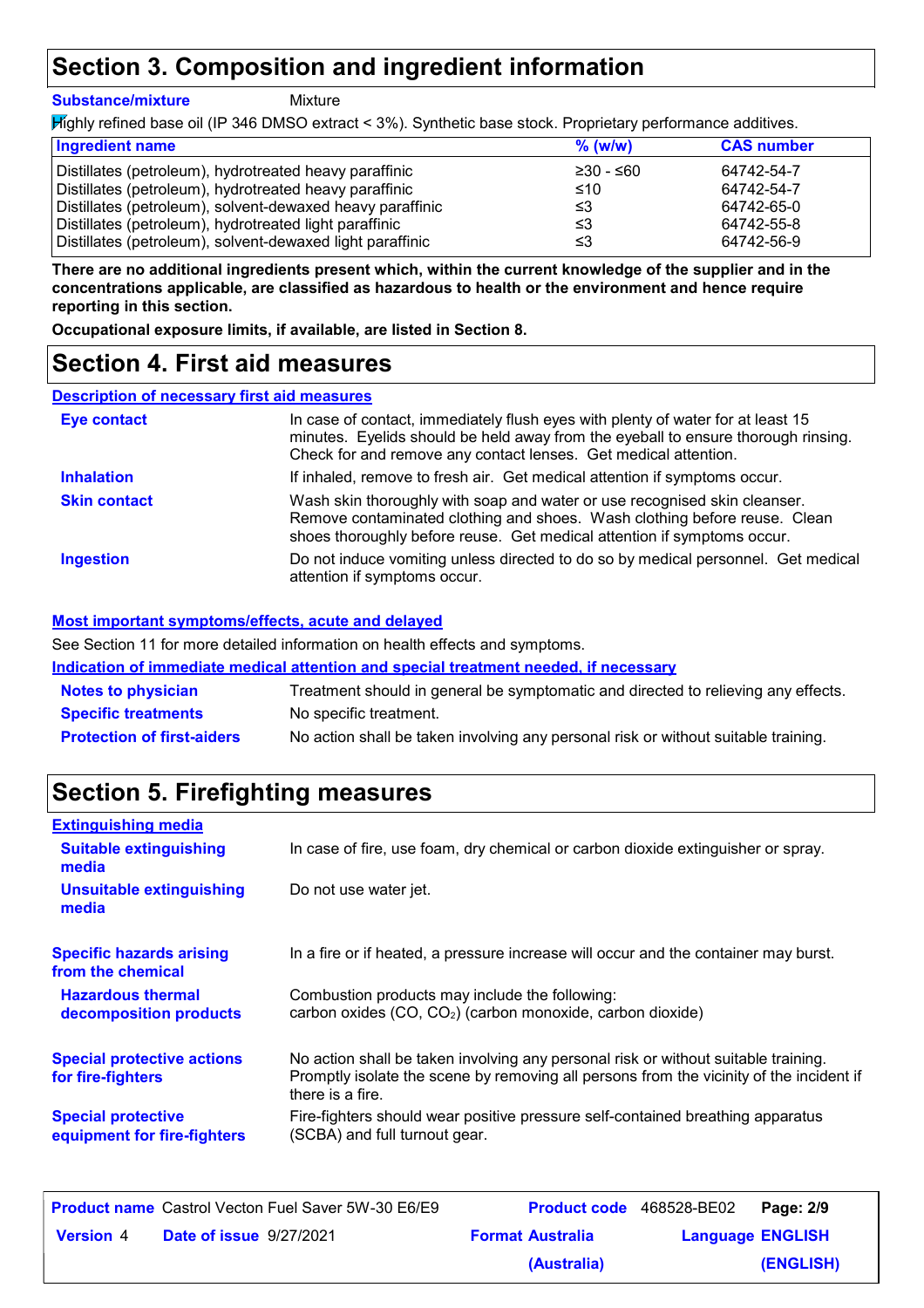### **Section 6. Accidental release measures**

|                                                             | <b>Personal precautions, protective equipment and emergency procedures</b>                                                                                                                                                                                                                                                                                                                         |
|-------------------------------------------------------------|----------------------------------------------------------------------------------------------------------------------------------------------------------------------------------------------------------------------------------------------------------------------------------------------------------------------------------------------------------------------------------------------------|
| For non-emergency<br>personnel                              | No action shall be taken involving any personal risk or without suitable training.<br>Evacuate surrounding areas. Keep unnecessary and unprotected personnel from<br>entering. Do not touch or walk through spilt material. Put on appropriate personal<br>protective equipment. Floors may be slippery; use care to avoid falling.                                                                |
| For emergency responders                                    | If specialised clothing is required to deal with the spillage, take note of any<br>information in Section 8 on suitable and unsuitable materials. See also the<br>information in "For non-emergency personnel".                                                                                                                                                                                    |
| <b>Environmental precautions</b>                            | Avoid dispersal of spilt material and runoff and contact with soil, waterways, drains<br>and sewers. Inform the relevant authorities if the product has caused environmental<br>pollution (sewers, waterways, soil or air).                                                                                                                                                                        |
| <b>Methods and material for containment and cleaning up</b> |                                                                                                                                                                                                                                                                                                                                                                                                    |
| <b>Small spill</b>                                          | Stop leak if without risk. Move containers from spill area. Absorb with an inert<br>material and place in an appropriate waste disposal container. Dispose of via a<br>licensed waste disposal contractor.                                                                                                                                                                                         |
| <b>Large spill</b>                                          | Stop leak if without risk. Move containers from spill area. Prevent entry into sewers,<br>water courses, basements or confined areas. Contain and collect spillage with non-<br>combustible, absorbent material e.g. sand, earth, vermiculite or diatomaceous earth<br>and place in container for disposal according to local regulations. Dispose of via a<br>licensed waste disposal contractor. |

### **Section 7. Handling and storage**

#### **Precautions for safe handling**

| <b>Protective measures</b>                                                       | Put on appropriate personal protective equipment (see Section 8).                                                                                                                                                                                                                                                                                                                                                                                                                                                                                                                              |
|----------------------------------------------------------------------------------|------------------------------------------------------------------------------------------------------------------------------------------------------------------------------------------------------------------------------------------------------------------------------------------------------------------------------------------------------------------------------------------------------------------------------------------------------------------------------------------------------------------------------------------------------------------------------------------------|
| <b>Advice on general</b><br>occupational hygiene                                 | Eating, drinking and smoking should be prohibited in areas where this material is<br>handled, stored and processed. Wash thoroughly after handling. Remove<br>contaminated clothing and protective equipment before entering eating areas. See<br>also Section 8 for additional information on hygiene measures.                                                                                                                                                                                                                                                                               |
| <b>Conditions for safe storage,</b><br>including any<br><b>incompatibilities</b> | Store in accordance with local regulations. Store in original container protected<br>from direct sunlight in a dry, cool and well-ventilated area, away from incompatible<br>materials (see Section 10) and food and drink. Keep container tightly closed and<br>sealed until ready for use. Store and use only in equipment/containers designed for<br>use with this product. Containers that have been opened must be carefully resealed<br>and kept upright to prevent leakage. Do not store in unlabelled containers. Use<br>appropriate containment to avoid environmental contamination. |
| <b>Not suitable</b>                                                              | Prolonged exposure to elevated temperature                                                                                                                                                                                                                                                                                                                                                                                                                                                                                                                                                     |

### **Section 8. Exposure controls and personal protection**

#### **Control parameters**

| <b>Occupational exposure limits</b>                       |                                                                                                            |
|-----------------------------------------------------------|------------------------------------------------------------------------------------------------------------|
| <b>Ingredient name</b>                                    | <b>Exposure limits</b>                                                                                     |
| Distillates (petroleum), hydrotreated heavy paraffinic    | Safe Work Australia (Australia).<br>TWA: 5 mg/m <sup>3</sup> 8 hours. Issued/Revised:<br>5/1995 Form: Mist |
| Distillates (petroleum), hydrotreated heavy paraffinic    | Safe Work Australia (Australia).<br>TWA: 5 mg/m <sup>3</sup> 8 hours. Issued/Revised:<br>5/1995 Form: Mist |
| Distillates (petroleum), solvent-dewaxed heavy paraffinic | Safe Work Australia (Australia).<br>TWA: 5 mg/m <sup>3</sup> 8 hours. Issued/Revised:<br>5/1995 Form: Mist |
| <b>Product name</b> Castrol Vecton Fuel Saver 5W-30 E6/E9 | <b>Product code</b> 468528-BE02<br>Page: 3/9                                                               |
| <b>Version</b> 4<br><b>Date of issue 9/27/2021</b>        | <b>Format Australia</b><br><b>Language ENGLISH</b>                                                         |
|                                                           | <b>(ENGLISH)</b><br>(Australia)                                                                            |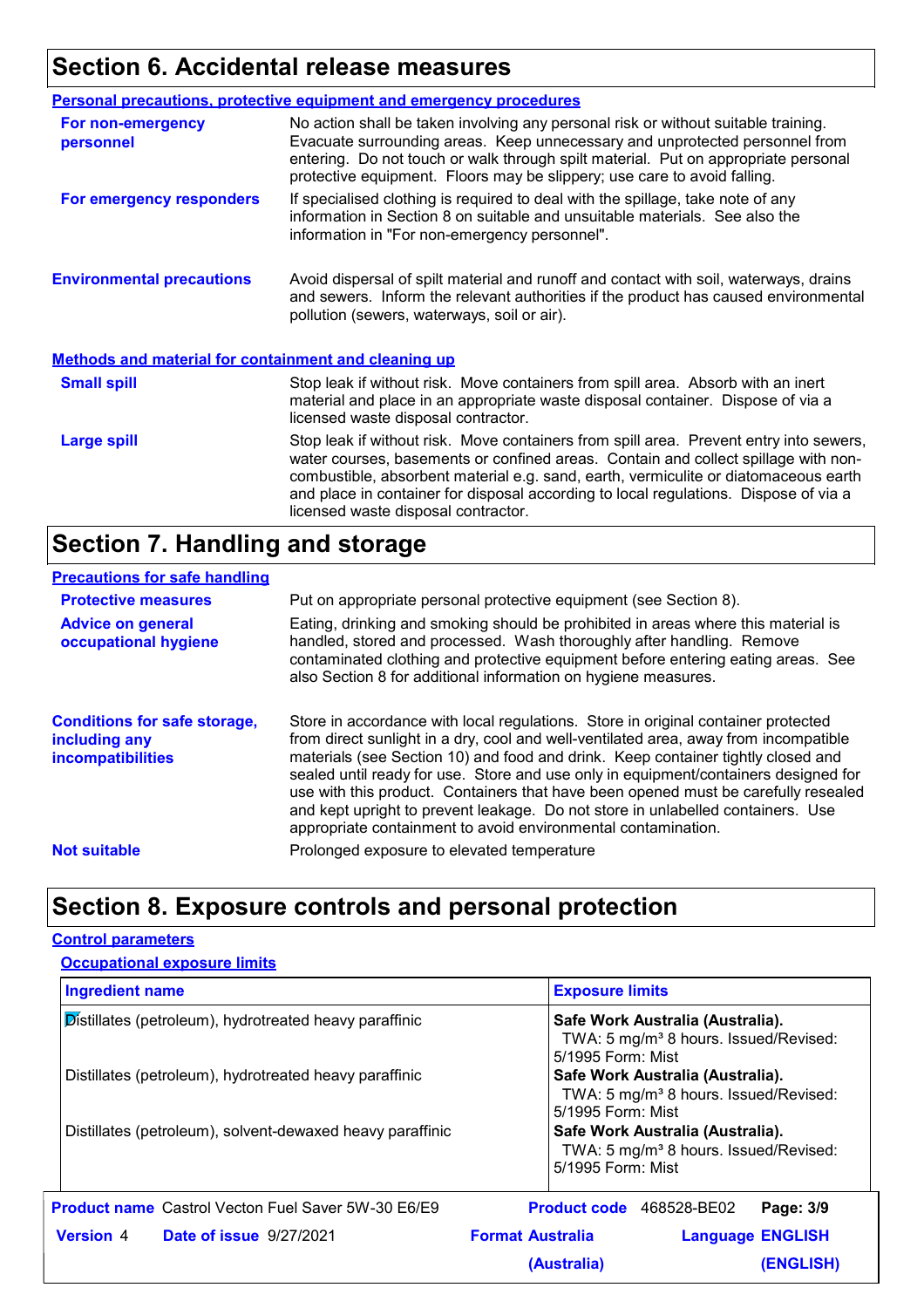# **Section 8. Exposure controls and personal protection**

| Distillates (petroleum), hydrotreated light paraffinic    | Safe Work Australia (Australia).                  |
|-----------------------------------------------------------|---------------------------------------------------|
|                                                           | TWA: 5 mg/m <sup>3</sup> 8 hours. Issued/Revised: |
|                                                           | 5/1995 Form: Mist                                 |
| Distillates (petroleum), solvent-dewaxed light paraffinic | Safe Work Australia (Australia).                  |
|                                                           | TWA: 5 mg/m <sup>3</sup> 8 hours. Issued/Revised: |
|                                                           | 5/1995 Form: Mist                                 |
|                                                           |                                                   |

| <b>Appropriate engineering</b><br>controls | All activities involving chemicals should be assessed for their risks to health, to<br>ensure exposures are adequately controlled. Personal protective equipment should<br>only be considered after other forms of control measures (e.g. engineering controls)<br>have been suitably evaluated. Personal protective equipment should conform to<br>appropriate standards, be suitable for use, be kept in good condition and properly<br>maintained.<br>Your supplier of personal protective equipment should be consulted for advice on<br>selection and appropriate standards. For further information contact your national<br>organisation for standards.<br>Provide exhaust ventilation or other engineering controls to keep the relevant<br>airborne concentrations below their respective occupational exposure limits.<br>The final choice of protective equipment will depend upon a risk assessment. It is<br>important to ensure that all items of personal protective equipment are compatible. |
|--------------------------------------------|---------------------------------------------------------------------------------------------------------------------------------------------------------------------------------------------------------------------------------------------------------------------------------------------------------------------------------------------------------------------------------------------------------------------------------------------------------------------------------------------------------------------------------------------------------------------------------------------------------------------------------------------------------------------------------------------------------------------------------------------------------------------------------------------------------------------------------------------------------------------------------------------------------------------------------------------------------------------------------------------------------------|
| <b>Environmental exposure</b><br>controls  | Emissions from ventilation or work process equipment should be checked to ensure<br>they comply with the requirements of environmental protection legislation. In some<br>cases, fume scrubbers, filters or engineering modifications to the process<br>equipment will be necessary to reduce emissions to acceptable levels.                                                                                                                                                                                                                                                                                                                                                                                                                                                                                                                                                                                                                                                                                 |
| <b>Individual protection measures</b>      |                                                                                                                                                                                                                                                                                                                                                                                                                                                                                                                                                                                                                                                                                                                                                                                                                                                                                                                                                                                                               |
| <b>Hygiene measures</b>                    | Wash hands, forearms and face thoroughly after handling chemical products, before<br>eating, smoking and using the lavatory and at the end of the working period.<br>Appropriate techniques should be used to remove potentially contaminated clothing.<br>Wash contaminated clothing before reusing. Ensure that eyewash stations and<br>safety showers are close to the workstation location.                                                                                                                                                                                                                                                                                                                                                                                                                                                                                                                                                                                                               |
| <b>Eye/face protection</b>                 | Safety glasses with side shields.                                                                                                                                                                                                                                                                                                                                                                                                                                                                                                                                                                                                                                                                                                                                                                                                                                                                                                                                                                             |
| <b>Skin protection</b>                     |                                                                                                                                                                                                                                                                                                                                                                                                                                                                                                                                                                                                                                                                                                                                                                                                                                                                                                                                                                                                               |
| <b>Hand protection</b>                     | Wear protective gloves if prolonged or repeated contact is likely. Wear chemical<br>resistant gloves. Recommended: Nitrile gloves. The correct choice of protective<br>gloves depends upon the chemicals being handled, the conditions of work and use,<br>and the condition of the gloves (even the best chemically resistant glove will break<br>down after repeated chemical exposures). Most gloves provide only a short time of<br>protection before they must be discarded and replaced. Because specific work<br>environments and material handling practices vary, safety procedures should be<br>developed for each intended application. Gloves should therefore be chosen in<br>consultation with the supplier/manufacturer and with a full assessment of the<br>working conditions.                                                                                                                                                                                                               |
| <b>Skin protection</b>                     | Use of protective clothing is good industrial practice.<br>Personal protective equipment for the body should be selected based on the task<br>being performed and the risks involved and should be approved by a specialist<br>before handling this product.<br>Cotton or polyester/cotton overalls will only provide protection against light<br>superficial contamination that will not soak through to the skin. Overalls should be<br>laundered on a regular basis. When the risk of skin exposure is high (e.g. when<br>cleaning up spillages or if there is a risk of splashing) then chemical resistant aprons<br>and/or impervious chemical suits and boots will be required.                                                                                                                                                                                                                                                                                                                         |
| <b>Other skin protection</b>               | Appropriate footwear and any additional skin protection measures should be<br>selected based on the task being performed and the risks involved and should be<br>approved by a specialist before handling this product.                                                                                                                                                                                                                                                                                                                                                                                                                                                                                                                                                                                                                                                                                                                                                                                       |

|                  |                                | <b>Product name</b> Castrol Vecton Fuel Saver 5W-30 E6/E9 | <b>Product code</b> 468528-BE02 |                         | Page: 4/9 |
|------------------|--------------------------------|-----------------------------------------------------------|---------------------------------|-------------------------|-----------|
| <b>Version 4</b> | <b>Date of issue 9/27/2021</b> |                                                           | <b>Format Australia</b>         | <b>Language ENGLISH</b> |           |
|                  |                                |                                                           | (Australia)                     |                         | (ENGLISH) |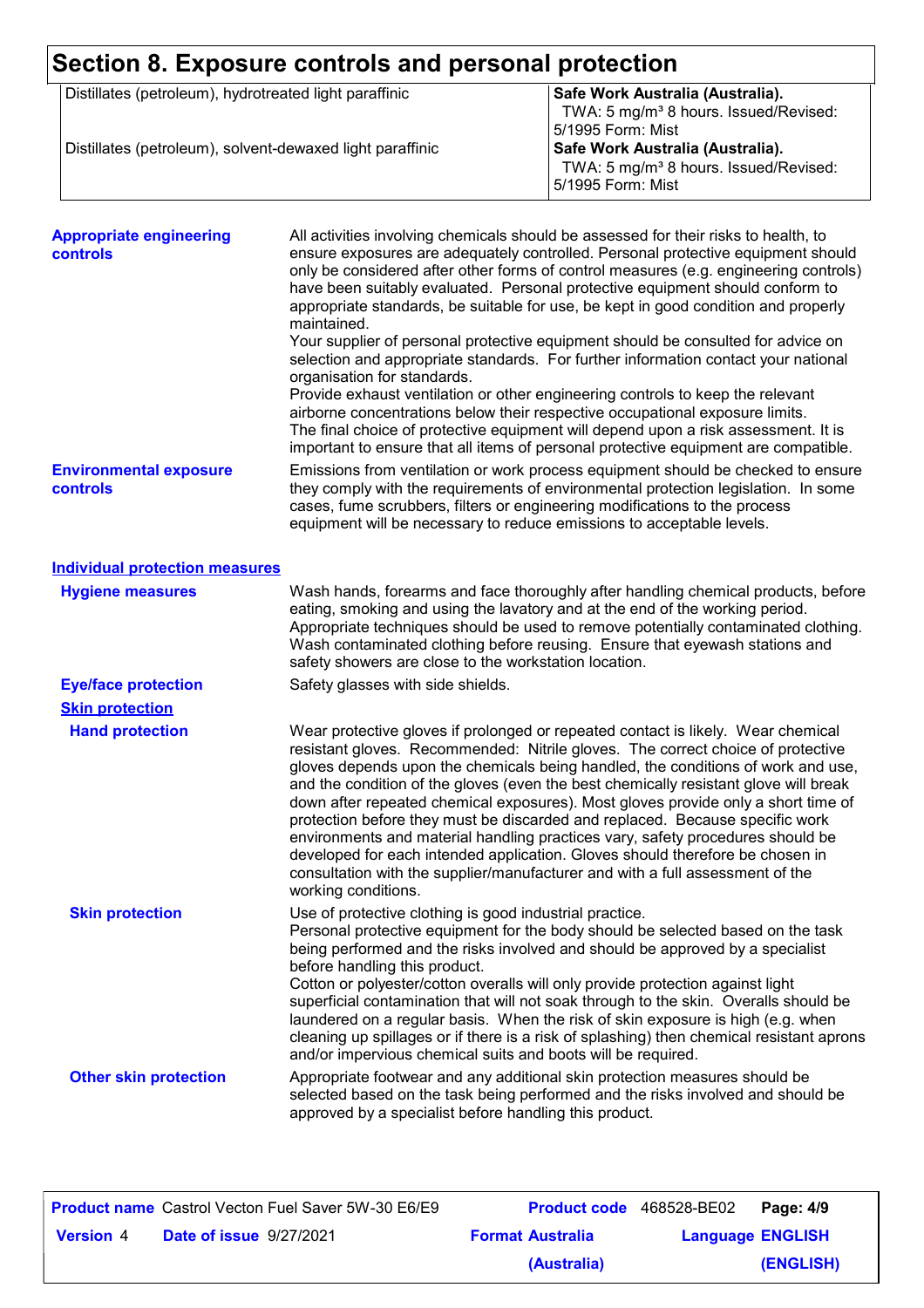### **Section 8. Exposure controls and personal protection**

| <b>Respiratory protection</b> | In case of insufficient ventilation, wear suitable respiratory equipment.<br>The correct choice of respiratory protection depends upon the chemicals being<br>handled, the conditions of work and use, and the condition of the respiratory<br>equipment. Safety procedures should be developed for each intended application.<br>Respiratory protection equipment should therefore be chosen in consultation with<br>the supplier/manufacturer and with a full assessment of the working conditions. |
|-------------------------------|-------------------------------------------------------------------------------------------------------------------------------------------------------------------------------------------------------------------------------------------------------------------------------------------------------------------------------------------------------------------------------------------------------------------------------------------------------------------------------------------------------|
| <b>Refer to standards:</b>    | Respiratory protection: AS/NZS 1715 and AS/NZS 1716<br>Gloves:AS/NZS 2161.1<br>Eye protection: AS/NZS 1336 and AS/NZS 1337                                                                                                                                                                                                                                                                                                                                                                            |

### **Section 9. Physical and chemical properties**

| <b>Appearance</b>                                 |                                                                                                                                                |
|---------------------------------------------------|------------------------------------------------------------------------------------------------------------------------------------------------|
| <b>Physical state</b>                             | Liquid.                                                                                                                                        |
| <b>Colour</b>                                     | Amber. [Light]                                                                                                                                 |
| <b>Odour</b>                                      | Not available.                                                                                                                                 |
| <b>Odour threshold</b>                            | Not available.                                                                                                                                 |
| pH                                                | Not applicable.                                                                                                                                |
| <b>Melting point</b>                              | Not available.                                                                                                                                 |
| <b>Boiling point</b>                              | Not available.                                                                                                                                 |
| <b>Flash point</b>                                | Closed cup: 199°C (390.2°F) [Pensky-Martens.]<br>Open cup: 228°C (442.4°F) [Cleveland.]                                                        |
| <b>Evaporation rate</b>                           | Not available.                                                                                                                                 |
| <b>Flammability (solid, gas)</b>                  | Not applicable. Based on - Physical state                                                                                                      |
| Lower and upper explosive<br>(flammable) limits   | Not available.                                                                                                                                 |
| <b>Vapour pressure</b>                            | Not available.                                                                                                                                 |
| <b>Vapour density</b>                             | Not available.                                                                                                                                 |
| <b>Relative density</b>                           | Not available.                                                                                                                                 |
| <b>Density</b>                                    | <1000 kg/m <sup>3</sup> (<1 g/cm <sup>3</sup> ) at 15°C                                                                                        |
| <b>Solubility</b>                                 | insoluble in water.                                                                                                                            |
| <b>Partition coefficient: n-</b><br>octanol/water | Not available.                                                                                                                                 |
| <b>Auto-ignition temperature</b>                  | Not available.                                                                                                                                 |
| <b>Decomposition temperature</b>                  | Not available.                                                                                                                                 |
| <b>Viscosity</b>                                  | Kinematic: 69.47 mm <sup>2</sup> /s (69.47 cSt) at 40 $^{\circ}$ C<br>Kinematic: 11.5 to 12.29 mm <sup>2</sup> /s (11.5 to 12.29 cSt) at 100°C |

## **Section 10. Stability and reactivity**

| <b>Reactivity</b>                            | No specific test data available for this product. Refer to Conditions to avoid and<br>Incompatible materials for additional information.                                   |
|----------------------------------------------|----------------------------------------------------------------------------------------------------------------------------------------------------------------------------|
| <b>Chemical stability</b>                    | The product is stable.                                                                                                                                                     |
| <b>Possibility of hazardous</b><br>reactions | Under normal conditions of storage and use, hazardous reactions will not occur.<br>Under normal conditions of storage and use, hazardous polymerisation will not<br>occur. |
| <b>Conditions to avoid</b>                   | Avoid all possible sources of ignition (spark or flame).                                                                                                                   |
| <b>Incompatible materials</b>                | Reactive or incompatible with the following materials: oxidising materials.                                                                                                |
| <b>Hazardous decomposition</b><br>products   | Under normal conditions of storage and use, hazardous decomposition products<br>should not be produced.                                                                    |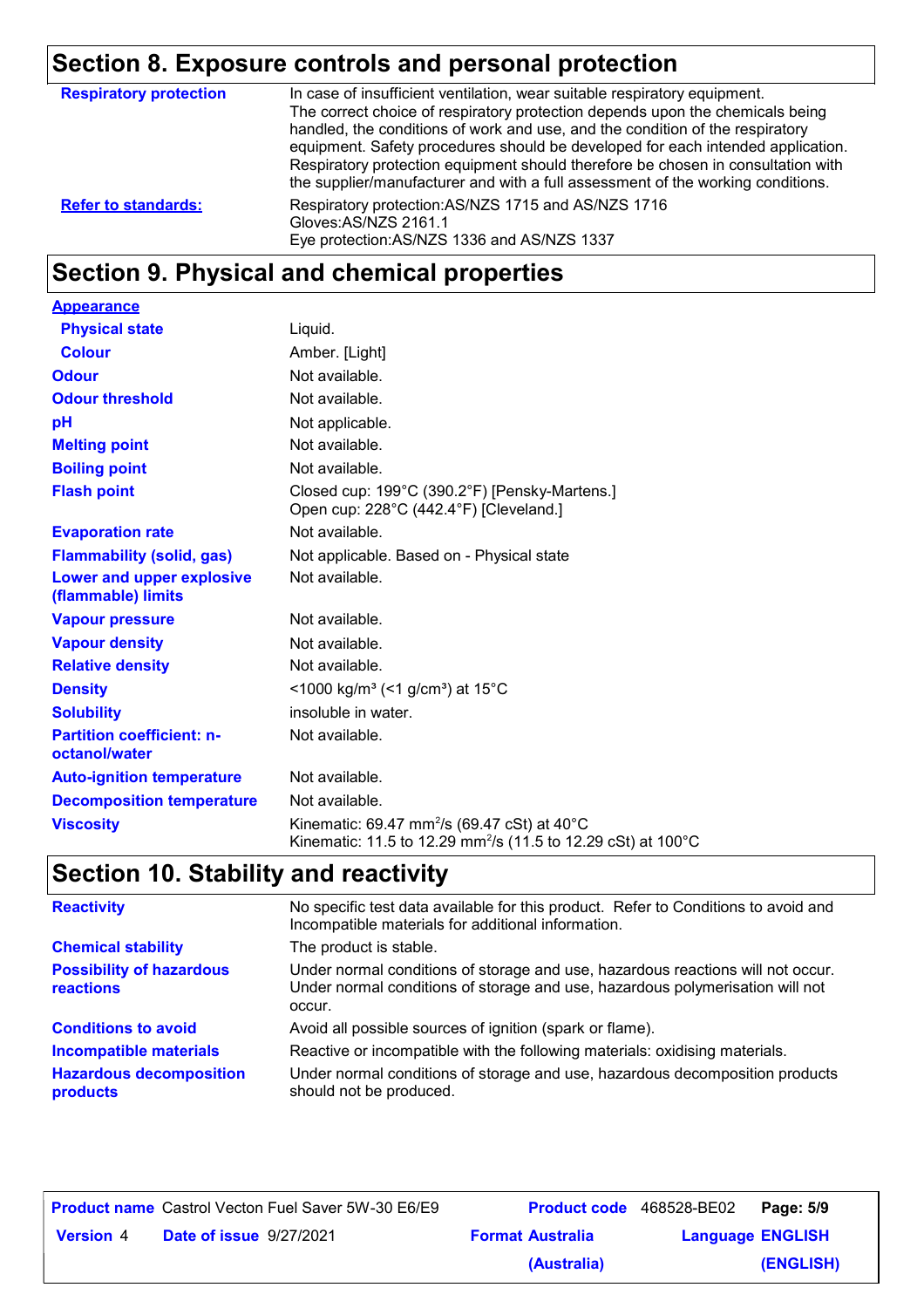### **Section 11. Toxicological information**

#### **Information on toxicological effects**

#### **Aspiration hazard**

Distillates (petroleum), hydrotreated heavy paraffinic **ASPIRATION HAZARD** - Category 1 Distillates (petroleum), solvent-dewaxed heavy paraffinic ASPIRATION HAZARD - Category 1 Distillates (petroleum), hydrotreated light paraffinic **ASPIRATION HAZARD** - Category 1 Distillates (petroleum), solvent-dewaxed light paraffinic ASPIRATION HAZARD - Category 1

#### **Name Result**

| <b>Information on likely routes</b><br>of exposure | Routes of entry anticipated: Dermal, Inhalation.                                                                                                                                                                                                                                                                                                                                                                   |
|----------------------------------------------------|--------------------------------------------------------------------------------------------------------------------------------------------------------------------------------------------------------------------------------------------------------------------------------------------------------------------------------------------------------------------------------------------------------------------|
| <b>Potential acute health effects</b>              |                                                                                                                                                                                                                                                                                                                                                                                                                    |
| <b>Eye contact</b>                                 | No known significant effects or critical hazards.                                                                                                                                                                                                                                                                                                                                                                  |
| <b>Inhalation</b>                                  | Vapour inhalation under ambient conditions is not normally a problem due to low<br>vapour pressure.                                                                                                                                                                                                                                                                                                                |
| <b>Skin contact</b>                                | Defatting to the skin. May cause skin dryness and irritation.                                                                                                                                                                                                                                                                                                                                                      |
| <b>Ingestion</b>                                   | No known significant effects or critical hazards.                                                                                                                                                                                                                                                                                                                                                                  |
|                                                    | <b>Symptoms related to the physical, chemical and toxicological characteristics</b>                                                                                                                                                                                                                                                                                                                                |
| <b>Eye contact</b>                                 | No specific data.                                                                                                                                                                                                                                                                                                                                                                                                  |
| <b>Inhalation</b>                                  | No specific data.                                                                                                                                                                                                                                                                                                                                                                                                  |
| <b>Skin contact</b>                                | Adverse symptoms may include the following:<br>irritation<br>dryness<br>cracking                                                                                                                                                                                                                                                                                                                                   |
| <b>Ingestion</b>                                   | No specific data.                                                                                                                                                                                                                                                                                                                                                                                                  |
|                                                    | Delayed and immediate effects as well as chronic effects from short and long-term exposure                                                                                                                                                                                                                                                                                                                         |
| <b>Eye contact</b>                                 | Potential risk of transient stinging or redness if accidental eye contact occurs.                                                                                                                                                                                                                                                                                                                                  |
| <b>Inhalation</b>                                  | Overexposure to the inhalation of airborne droplets or aerosols may cause irritation<br>of the respiratory tract.                                                                                                                                                                                                                                                                                                  |
| <b>Skin contact</b>                                | Prolonged or repeated contact can defat the skin and lead to irritation, cracking and/<br>or dermatitis.                                                                                                                                                                                                                                                                                                           |
| <b>Ingestion</b>                                   | Ingestion of large quantities may cause nausea and diarrhoea.                                                                                                                                                                                                                                                                                                                                                      |
| <b>General</b>                                     | <b>USED ENGINE OILS</b><br>Combustion products resulting from the operation of internal combustion engines<br>contaminate engine oils during use. Used engine oil may contain hazardous<br>components which have the potential to cause skin cancer. Frequent or prolonged<br>contact with all types and makes of used engine oil must therefore be avoided and a<br>high standard of personal hygiene maintained. |
| <b>Carcinogenicity</b>                             | No known significant effects or critical hazards.                                                                                                                                                                                                                                                                                                                                                                  |
| <b>Mutagenicity</b>                                | No known significant effects or critical hazards.                                                                                                                                                                                                                                                                                                                                                                  |
| <b>Teratogenicity</b>                              | No known significant effects or critical hazards.                                                                                                                                                                                                                                                                                                                                                                  |
| <b>Developmental effects</b>                       | No known significant effects or critical hazards.                                                                                                                                                                                                                                                                                                                                                                  |
| <b>Fertility effects</b>                           | No known significant effects or critical hazards.                                                                                                                                                                                                                                                                                                                                                                  |

|                  |                                | <b>Product name</b> Castrol Vecton Fuel Saver 5W-30 E6/E9 | <b>Product code</b> 468528-BE02 |                         | Page: 6/9 |
|------------------|--------------------------------|-----------------------------------------------------------|---------------------------------|-------------------------|-----------|
| <b>Version 4</b> | <b>Date of issue 9/27/2021</b> |                                                           | <b>Format Australia</b>         | <b>Language ENGLISH</b> |           |
|                  |                                |                                                           | (Australia)                     |                         | (ENGLISH) |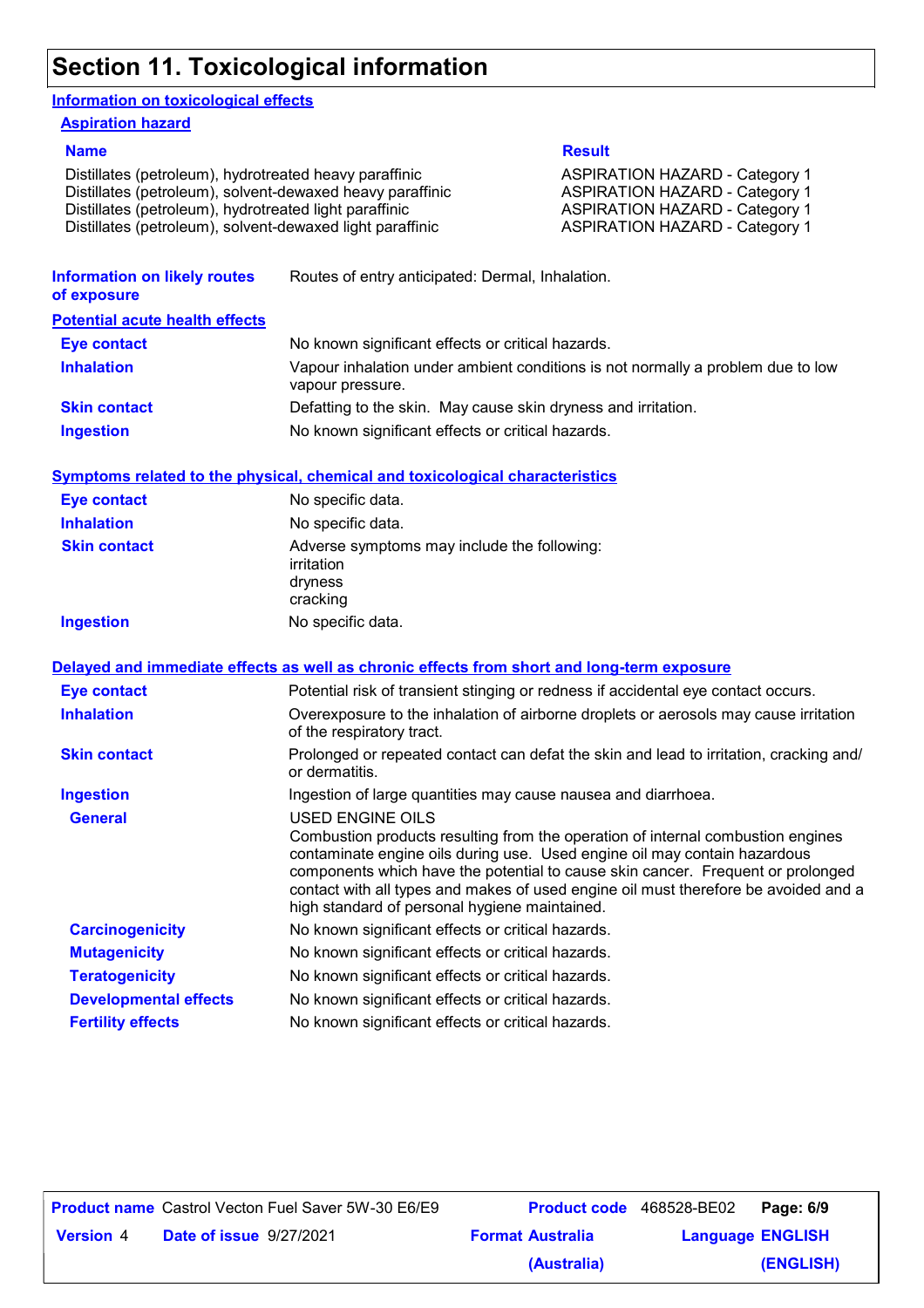#### **Persistence and degradability**

Partially biodegradable.

#### **Bioaccumulative potential**

This product is not expected to bioaccumulate through food chains in the environment.

| <b>Mobility in soil</b>                               |                                                                                                                           |
|-------------------------------------------------------|---------------------------------------------------------------------------------------------------------------------------|
| <b>Soil/water partition</b><br>coefficient $(K_{oc})$ | Not available.                                                                                                            |
| <b>Mobility</b>                                       | Spillages may penetrate the soil causing ground water contamination.                                                      |
| <b>Other ecological information</b>                   | Spills may form a film on water surfaces causing physical damage to organisms.<br>Oxygen transfer could also be impaired. |

### **Section 13. Disposal considerations**

| <b>Disposal methods</b>                         | The generation of waste should be avoided or minimised wherever possible.<br>Significant quantities of waste product residues should not be disposed of via the<br>foul sewer but processed in a suitable effluent treatment plant. Dispose of surplus<br>and non-recyclable products via a licensed waste disposal contractor. Disposal of<br>this product, solutions and any by-products should at all times comply with the<br>requirements of environmental protection and waste disposal legislation and any<br>regional local authority requirements. Waste packaging should be recycled.<br>Incineration or landfill should only be considered when recycling is not feasible. This<br>material and its container must be disposed of in a safe way. Empty containers or<br>liners may retain some product residues. Avoid dispersal of spilt material and runoff<br>and contact with soil, waterways, drains and sewers. |
|-------------------------------------------------|----------------------------------------------------------------------------------------------------------------------------------------------------------------------------------------------------------------------------------------------------------------------------------------------------------------------------------------------------------------------------------------------------------------------------------------------------------------------------------------------------------------------------------------------------------------------------------------------------------------------------------------------------------------------------------------------------------------------------------------------------------------------------------------------------------------------------------------------------------------------------------------------------------------------------------|
| <b>Outside District Constants Communication</b> | المتعاكلة والمتارين والمستحلف والمستحدث والمتحدث والمتاريخ والماري                                                                                                                                                                                                                                                                                                                                                                                                                                                                                                                                                                                                                                                                                                                                                                                                                                                               |

**Special Precautions for Landfill or Incineration**

No additional special precautions identified.

### **Section 14. Transport information**

|                                      | <b>ADG</b>               | <b>IMDG</b>              | <b>IATA</b>              |
|--------------------------------------|--------------------------|--------------------------|--------------------------|
| <b>UN number</b>                     | Not regulated.           | Not regulated.           | Not regulated.           |
| <b>UN proper</b><br>shipping name    | $\overline{\phantom{a}}$ |                          |                          |
| <b>Transport hazard</b><br>class(es) | $\overline{\phantom{a}}$ |                          |                          |
| <b>Packing group</b>                 | $\overline{\phantom{a}}$ | $\overline{\phantom{0}}$ | $\overline{\phantom{0}}$ |
| <b>Environmental</b><br>hazards      | No.                      | No.                      | No.                      |
| <b>Additional</b><br>information     |                          |                          |                          |

**Special precautions for user** Not available.

| <b>Product name</b> Castrol Vecton Fuel Saver 5W-30 E6/E9 |                         | <b>Product code</b> 468528-BE02 | Page: 7/9 |
|-----------------------------------------------------------|-------------------------|---------------------------------|-----------|
| <b>Date of issue 9/27/2021</b><br><b>Version 4</b>        | <b>Format Australia</b> | <b>Language ENGLISH</b>         |           |
|                                                           | (Australia)             |                                 | (ENGLISH) |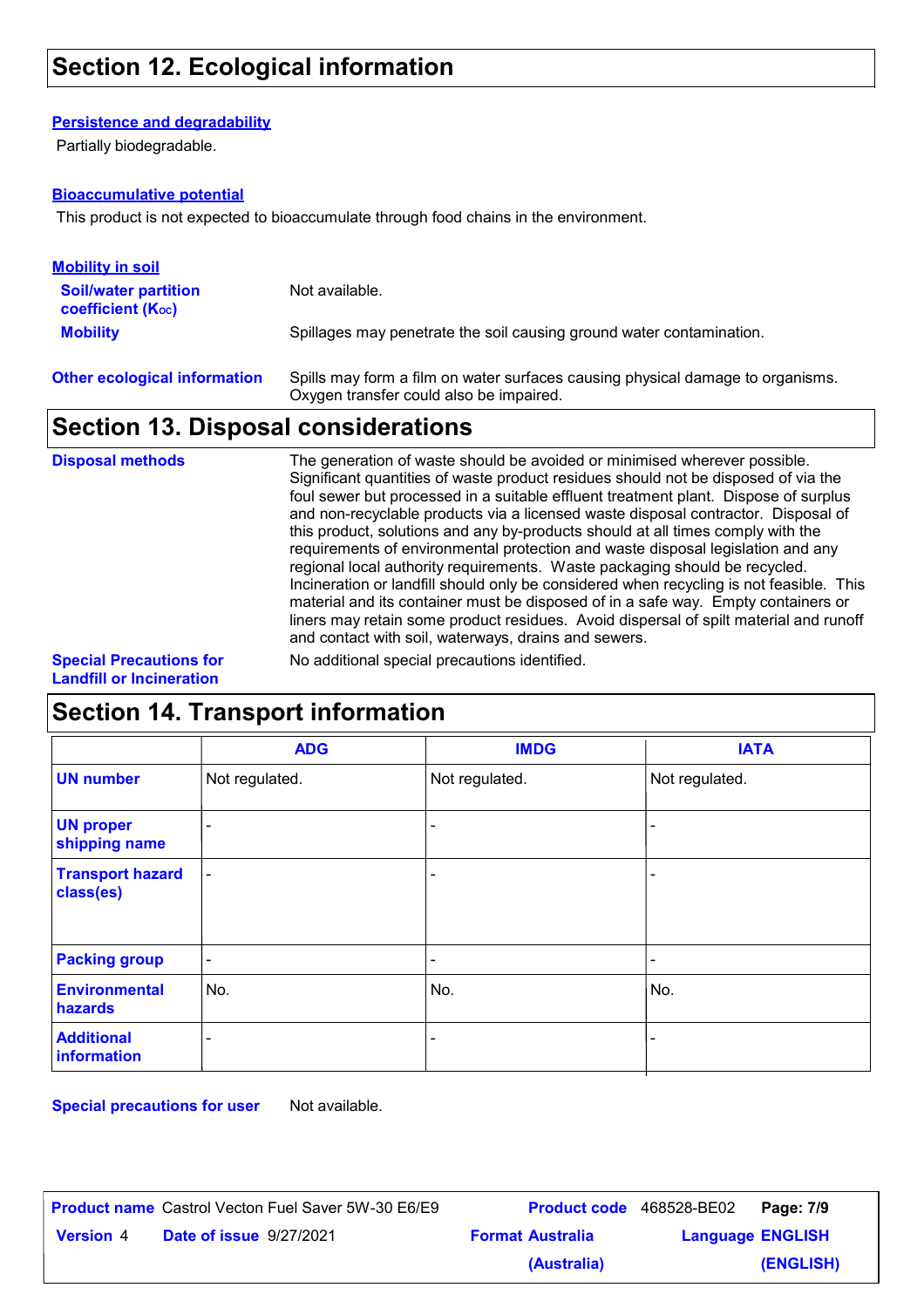### **Section 15. Regulatory information**

### **Standard for the Uniform Scheduling of Medicines and Poisons**

#### Not regulated.

#### **Model Work Health and Safety Regulations - Scheduled Substances**

No listed substance

#### **Montreal Protocol**

| <b>Ingredient name</b>                                          |                                                                                                                                | <b>List name</b>                       | <b>Status</b> |
|-----------------------------------------------------------------|--------------------------------------------------------------------------------------------------------------------------------|----------------------------------------|---------------|
| Not listed.                                                     |                                                                                                                                |                                        |               |
| <b>Stockholm Convention on Persistent Organic Pollutants</b>    |                                                                                                                                |                                        |               |
| <b>Ingredient name</b>                                          |                                                                                                                                | <b>List name</b>                       | <b>Status</b> |
| Not listed.                                                     |                                                                                                                                |                                        |               |
| <b>Rotterdam Convention on Prior Informed Consent (PIC)</b>     |                                                                                                                                |                                        |               |
| <b>Ingredient name</b>                                          |                                                                                                                                | <b>List name</b>                       | <b>Status</b> |
| Not listed.                                                     |                                                                                                                                |                                        |               |
| <b>International lists</b>                                      |                                                                                                                                |                                        |               |
| <b>National inventory</b>                                       |                                                                                                                                |                                        |               |
| <b>REACH Status</b>                                             | The company, as identified in Section 1, sells this product in the EU in compliance<br>with the current requirements of REACH. |                                        |               |
| <b>Australia inventory (AICS)</b>                               | All components are listed or exempted.                                                                                         |                                        |               |
| <b>Canada inventory</b>                                         | All components are listed or exempted.                                                                                         |                                        |               |
| <b>China inventory (IECSC)</b>                                  | At least one component is not listed.                                                                                          |                                        |               |
| <b>Japan inventory (ENCS)</b>                                   | All components are listed or exempted.                                                                                         |                                        |               |
| <b>Korea inventory (KECI)</b>                                   | All components are listed or exempted.                                                                                         |                                        |               |
| <b>Philippines inventory</b><br>(PICCS)                         |                                                                                                                                | All components are listed or exempted. |               |
| <b>Taiwan Chemical</b><br><b>Substances Inventory</b><br>(TCSI) |                                                                                                                                | All components are listed or exempted. |               |
| <b>United States inventory</b><br>(TSCA 8b)                     |                                                                                                                                | All components are active or exempted. |               |

### **Section 16. Any other relevant information**

| <b>History</b>                                            |                                                                                                                                                                                                                                                                                                                                                                                                                                                                                                                                                                               |                                 |  |                         |
|-----------------------------------------------------------|-------------------------------------------------------------------------------------------------------------------------------------------------------------------------------------------------------------------------------------------------------------------------------------------------------------------------------------------------------------------------------------------------------------------------------------------------------------------------------------------------------------------------------------------------------------------------------|---------------------------------|--|-------------------------|
| Date of printing                                          | 9/27/2021                                                                                                                                                                                                                                                                                                                                                                                                                                                                                                                                                                     |                                 |  |                         |
| Date of issue/Date of<br>revision                         | 9/27/2021                                                                                                                                                                                                                                                                                                                                                                                                                                                                                                                                                                     |                                 |  |                         |
| Date of previous issue                                    | 8/16/2021                                                                                                                                                                                                                                                                                                                                                                                                                                                                                                                                                                     |                                 |  |                         |
| <b>Version</b>                                            | 4                                                                                                                                                                                                                                                                                                                                                                                                                                                                                                                                                                             |                                 |  |                         |
| <b>Prepared by</b>                                        | Product Stewardship                                                                                                                                                                                                                                                                                                                                                                                                                                                                                                                                                           |                                 |  |                         |
| <b>Key to abbreviations</b>                               | ADG = Australian Dangerous Goods<br>ATE = Acute Toxicity Estimate<br><b>BCF</b> = Bioconcentration Factor<br>GHS = Globally Harmonized System of Classification and Labelling of Chemicals<br>IATA = International Air Transport Association<br><b>IBC</b> = Intermediate Bulk Container<br><b>IMDG = International Maritime Dangerous Goods</b><br>LogPow = logarithm of the octanol/water partition coefficient<br>MARPOL = International Convention for the Prevention of Pollution From Ships,<br>1973 as modified by the Protocol of 1978. ("Marpol" = marine pollution) |                                 |  |                         |
| <b>Product name</b> Castrol Vecton Fuel Saver 5W-30 E6/E9 |                                                                                                                                                                                                                                                                                                                                                                                                                                                                                                                                                                               | <b>Product code</b> 468528-BE02 |  | Page: 8/9               |
| <b>Date of issue 9/27/2021</b><br><b>Version 4</b>        |                                                                                                                                                                                                                                                                                                                                                                                                                                                                                                                                                                               | <b>Format Australia</b>         |  | <b>Language ENGLISH</b> |
|                                                           |                                                                                                                                                                                                                                                                                                                                                                                                                                                                                                                                                                               | (Australia)                     |  | (ENGLISH)               |